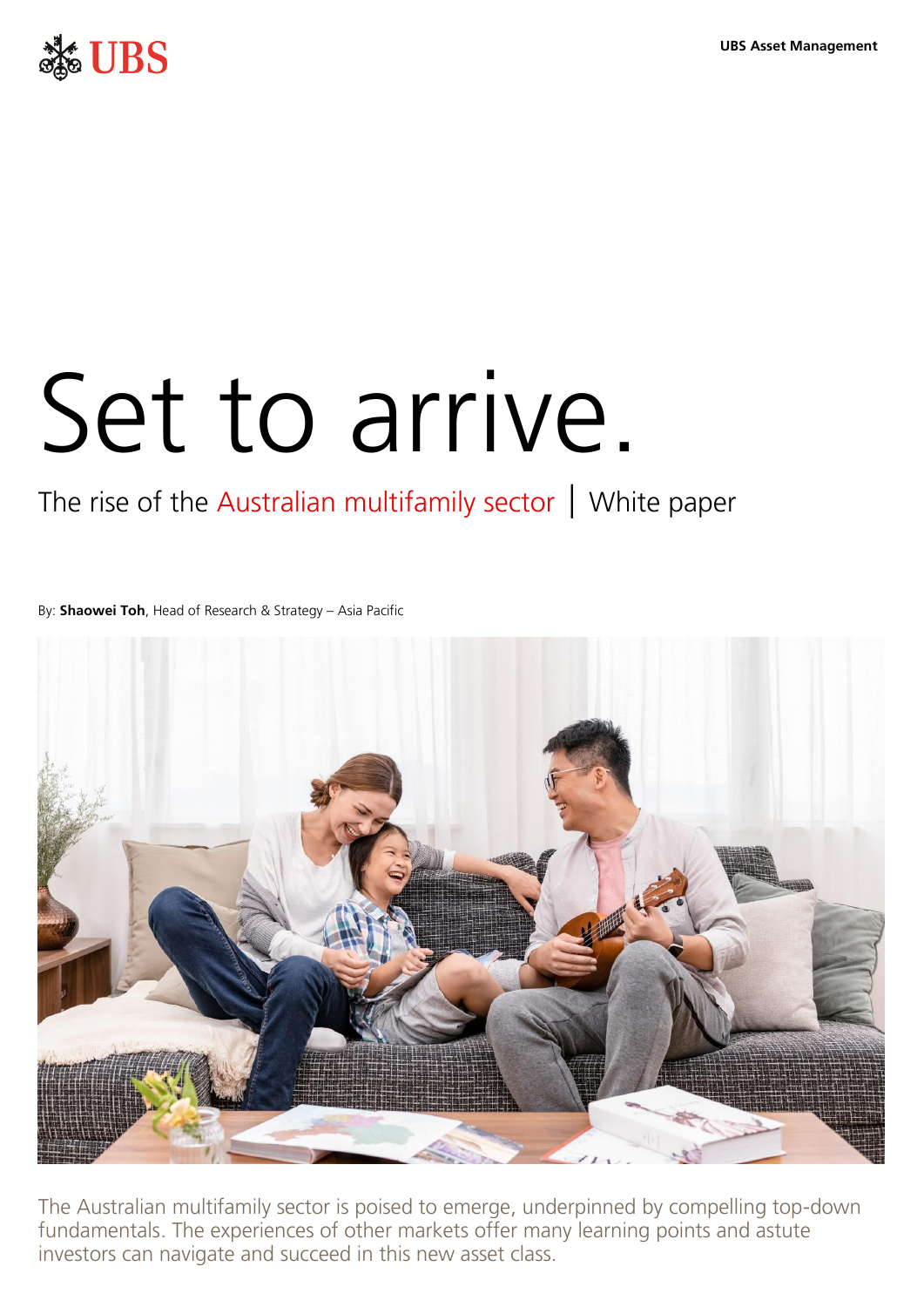## Compelling fundamentals to drive momentum in Australian multifamily

The emergence of the multifamily sector in Australia is much awaited by investors and end users. We identify structural factors catalyzing the development of this sector, as well as the challenges that investors may face. We set out a few approaches that could be appropriate for investors with varied investment objectives.

#### **Poised to emerge**

Even as investors continue to seek refuge from the carnage brought about COVID-19, the global multifamily segment has displayed tremendous grit. We can all agree that having a roof over our head is a necessity, pandemic or otherwise. What COVID-19 really did was highlight the resilience and nondiscretionary nature of the residential rental sector globally, underscored by generally stable rent collections and relatively limited delinquency. Arguably, Asia Pacific (APAC) is behind the curve in terms of the maturity of the multifamily sector. The single largest and developed APAC multifamily market is Japan, which was in fact very fragmented as recently as a few years ago. That has since changed as institutional investors have warmed up to its potential and piled into the market.

Casting our horizons across APAC, we believe the Australian multifamily sector is poised to emerge next. The trajectory in other markets suggests that this process will not be linear, but the headroom for growth could potentially reap strong dividends for early movers.

#### **Generation Rent becoming a reality**

Home ownership has always been popular in Australia, to say the least. A poll conducted by the Australia National University<sup>1</sup> in 2017 showed that almost three-quarters of Australians regard home ownership as integral to the *Australian way of life*. However, almost 70% also expressed concerns at potentially falling short of this home ownership aspiration. To that end, Generation Rent is fast becoming a reality, whether by chance or by choice. In 2018, the proportion of renting households was almost equal to that of households which own their dwellings (see Figure 1) and that is expected to increase. We will delve deeper into the structural drivers behind this phenomenon.

1 24th ANUPoll – Attitudes to Housing Affordability: Pressures, Problems and Solutions, published in 2017



#### **Figure 1: Percentage of households by dwelling status** (%)

Source: Australia Bureau of Statistics (ABS) Housing Occupancy and Costs (2017-2018), Knight Frank (Tenant & Investor Survey 2018), UBS Asset Management, Real Estate & Private Markets (REPM), February 2021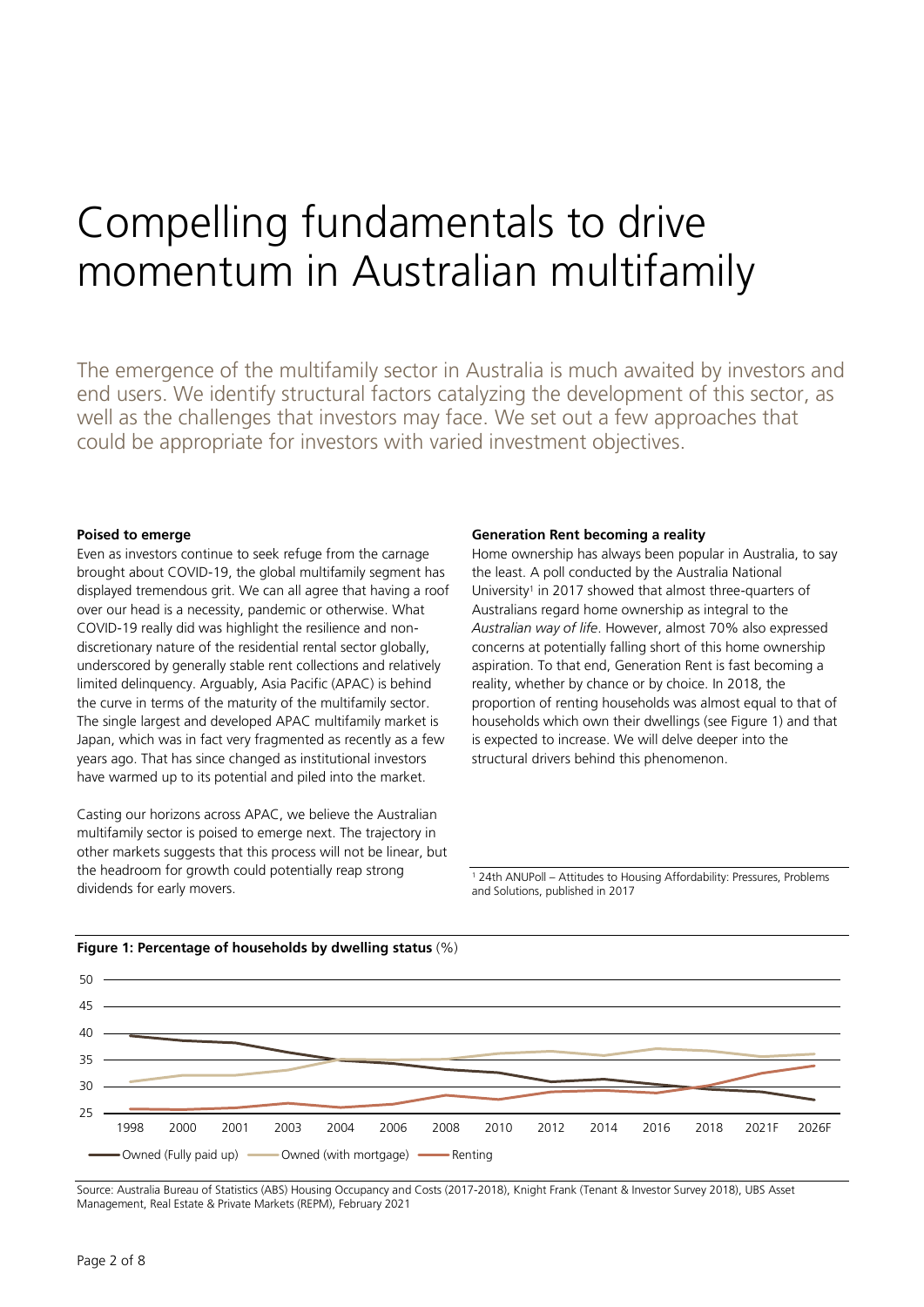#### **Population growth drives accommodation demand**

Australia ranks among the few developed economies globally that will experience positive population growth in the next decade at least. Its resident population is expected to breach the 30 million mark by the year 2030, an increase of approximately 65% from 1995 levels (Figure 2). To put this into perspective, that is equivalent to almost adding another Belgium, or approximately two Hong Kongs to the population.



**Figure 2: Estimated resident population** (million)

Much like countries such as Luxembourg and Canada, the population growth in Australia has been primarily driven by immigration (see Figure 3). That has helped Australia maintain its competitiveness in the global market, boosting productivity and domestic consumption, allowing the country to enjoy sustained demographic dividends.



Source: Australian Bureau of Statistics, Oxford Economics (as at January 2021), UBS Asset Management, Real Estate & Private Markets (REPM), February 2021

Clearly, the closure of borders and the uncertainty around the pandemic have led to an unprecedented slowdown in population growth in 2020. In fact, inward migration recorded a net negative in some quarters last year, as some migrants returned to their home countries. In our view, that is an exception rather than the norm. However, we do expect to see population inflows resuming gradually by 2023, and continuing on a stable trajectory.

Market watchers have commented on the possibility of policymakers in Australia succumbing to popular pressure to roll back existing immigration policies that are deemed too liberal. This comes on the tail of simmering sentiments arising from wage stagnation and surging home prices – what many believe to be caused by the influx of new residents. While there could eventually be a more selective process towards immigration in the near future, it is not in Australia's favor to reverse course entirely, and drastically. As such, population growth will continue to feature strongly in the Australian economy.

The ongoing increase in the number of residents brings about a structural rise in the demand for accommodation. Moreover, it is expected that the working-age cohort will make up a huge proportion of the total projected population increase in the next decade. Specifically, new residents aged 15-44 years will comprise almost 40% of the incremental population in Australia by 2030. This is the age bracket in which working adults start to embark on family formation. In 2016, during which the last census was conducted, more than 50% of Australian residents within the 25-44 year age group were renting their homes. Similarly, more than 35% of people in the 35-44 bracket were renters. As such, the fundamental demand for multifamily will be supported by population growth and a core group of potential renters.



Source: Australian Bureau of Statistics, UBS Securities Australia Ltd (September 2020), UBS Asset Management, Real Estate & Private Markets (REPM), February 2021

Source: Australian Bureau of Statistics, Oxford Economics (as at January 2021), UBS Asset Management, Real Estate & Private Markets (REPM), February 2021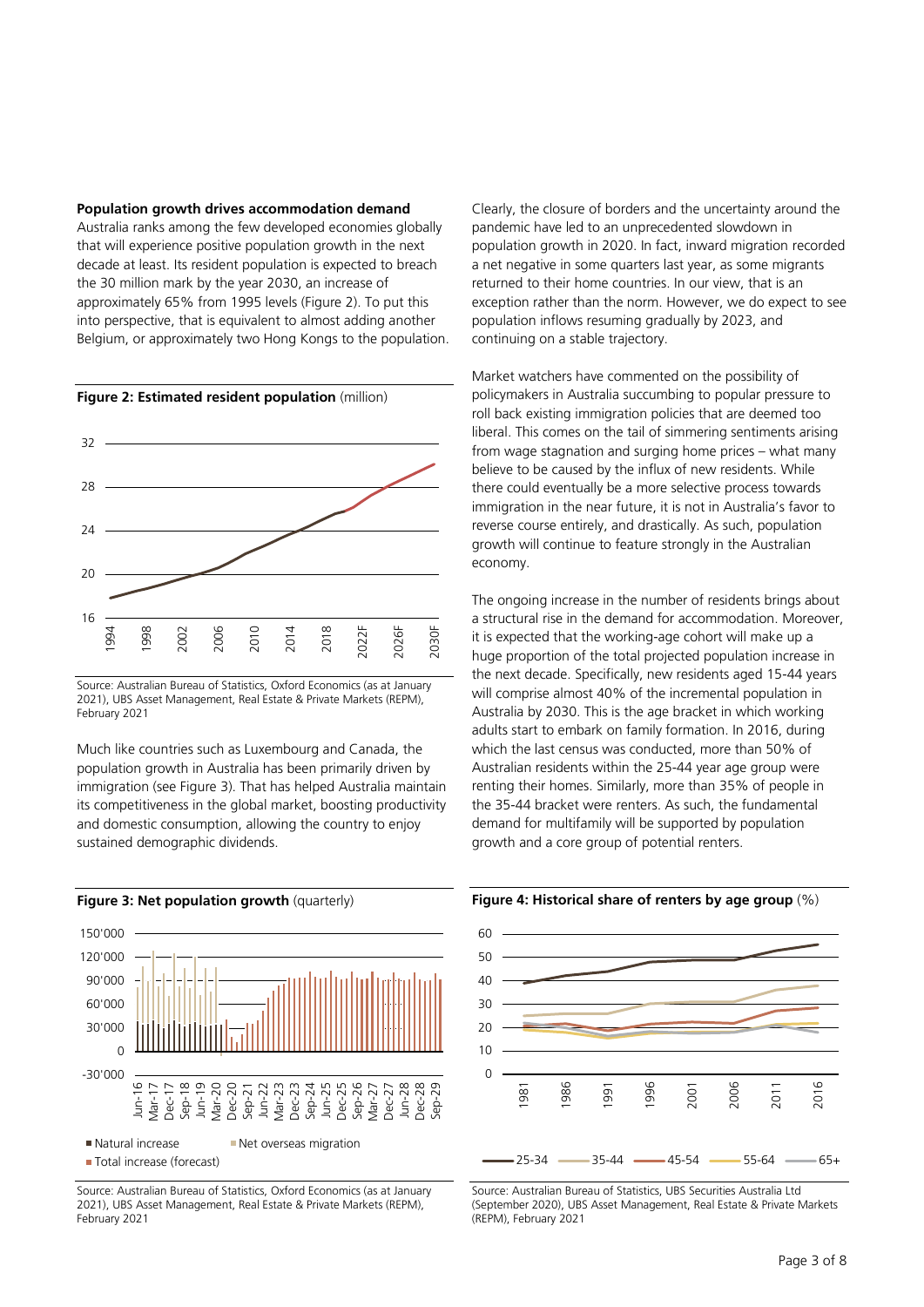#### **Worsening home affordability boosting the renter pool**

The rise in home prices has exceeded income growth in many key Australian cities, and this worsening affordability has indirectly steered potential homebuyers into the private rental market. According to analysis by CoreLogic, national home price to income ratio was 4.3x in 2001 and that multiple deteriorated to 6.7 times in 2018 (see Figure 5). In key cities such as Sydney and Melbourne, the worsening affordability was more acute, elbowing many aspiring homeowners out of the sales market. The corollary of worsening home affordability in Australia is the increase in propensity to rent, as manifested in the emergence of the Generation Rent (Figure 1).

There are several explanations to this phenomenon, chief of which is the centralization of migrants into capital cities where more jobs are available, indirectly pushing up home prices. Also, from the income perspective, the global economy and Australia saw very lethargic wage growth for a long time even as asset prices surged ahead.



Furthermore, the process of securing a housing loan is not as simple as plainly assessing the mortgage servicing ability. Borrowers must put up a deposit before any bank grants them a housing loan. This is a key deterrent to many home buyers, which pushes them to the sidelines. In 2001, a typical household needed to set aside 86% of its annual household income as a deposit to qualify for a home loan, but that figure jumped to 134% in 2018 (see Figure 6). The same household would have to set aside 185% and 160% of its 2018 annual income as deposits in Sydney and Melbourne, respectively. Arguably, this multiple is higher today than in 2018.



#### **Figure 5: Home price to income ratio** (multiple)

Source: Aussie-CoreLogic 25 Years of Housing Trends (2019), UBS Asset Management, Real Estate & Private Markets (REPM), February 2021

While home price to income is a good benchmark of affordability, the interest rate environment in Australia has notably turned more accommodative in the past few years. The government has also been forthcoming in financial measures to encourage and support first time home buyers. It is fair to assume that the associated costs with servicing a mortgage is lower today than it was a few years ago. All in, it gives the appearance that homebuyers should find it easier to enter the market, instead of having to rent. That is only partially true.

#### **Figure 6: Percentage of annual household income required for a 20% home loan deposit** (%)



 $2001 - 2018$ 

Source: Aussie-CoreLogic 25 Years of Housing Trends (2019), UBS Asset Management, Real Estate & Private Markets (REPM), February 2021

To that end, the multifamily sector can provide an interim and scalable solution for many who are unable to cross the total home affordability hurdle. It need not necessarily displace the home ownership aspirations totally. In fact, the Australian multifamily sector can potentially allow future homebuyers to set up their family units while accumulating their financial resources in a more cost-rational manner.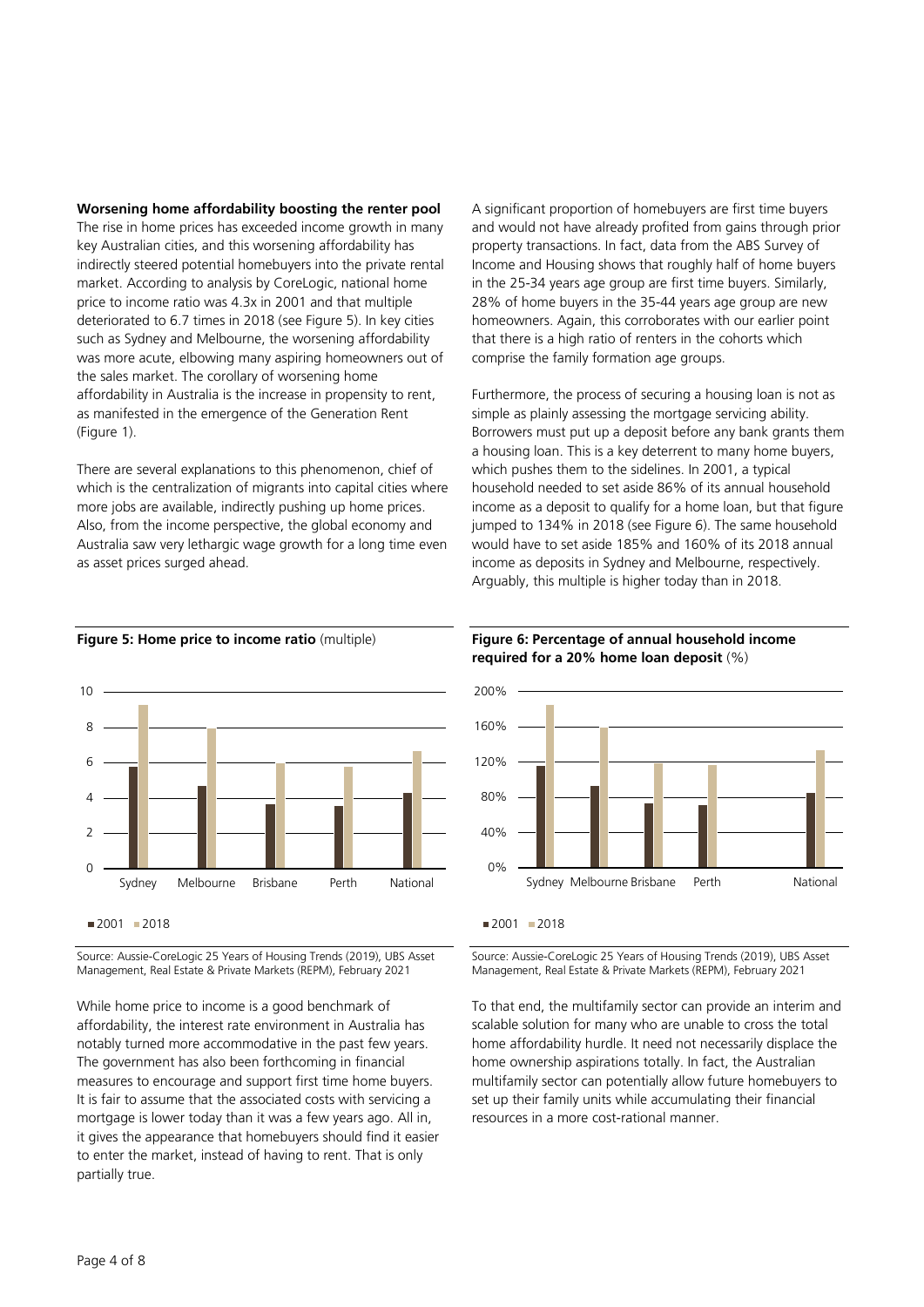#### **Chronic undersupply of housing has no silver bullet**

While the demand for housing grew in tandem with the increase in population, the supply of accommodation in Australia did not manage to keep pace over the years. This buildup in the undersupply situation has longer-term implications. Besides the fact that home price increases were partly a function of this undersupply, what is also worrying is the deep social-economic divide arising from the deficit of housing options for the masses.

Under-building in the residential sector became severe in the ensuing years after the Global Financial Crisis (GFC) even as interest rates were trending down. Housing commencements across Australia picked up only after 2013, almost doubling the annual average in the past two decades (see Figure 7). That was driven by population growth as well as a surge in investment interest from domestic and overseas investors.



**Figure 7: Change in population, and dwelling units commenced** (3-yr moving avg.)

Source: Australia Bureau of Statistics, UBS Asset Management, Real Estate & Private Markets (REPM), February 2021

The latter came to a head towards 2018, as tighter rules on investment financing kicked in, and that put the brakes on the pace of housing starts. This feast and famine cycle in housing supply averaged out to a long-term shortfall in housing vis-a-via real occupier demand.

One could argue that the pandemic has ironically closed up the housing deficit, as overall housing demand retreated in 2020. Moreover, population growth has pulled back and could remain low for a while, which buys time for housing supply to catch up. That said, the underlying problem is the long time accumulation of the housing undersupply which is a chronic issue. Even if the annual housing supply-demand balance turns net positive (i.e. supply exceeds demand) in the next few years, that would immediately revert to a net negative once the population inflows return (see Figure 8). We need to bear in mind that new supply is not as reactive as new demand, and that the approval and construction cycles require time to respond.

This pent-up demand for accommodation was layered on over many years, of which the construction of new housing is now struggling to close the gap. In December 2020, the National Housing and Investment Corporation suggested that nationwide housebuilding output would need to be maintained at similar levels for many years before the previously accumulated supply deficit can be balanced out. Given that there is no silver bullet to Australia's housing shortfall, it is understandable that various state governments are evaluating the potential of the multifamily sector to supplement the supply of accommodation.



**Figure 8: Australia housing supply and demand** (units)

Source: National Housing Finance and Investment Corporation (State of the Nation's Housing 2020), UBS Asset Management, Real Estate & Private Markets (REPM), February 2021

Again, this is an urgent and critical factor supporting the development of a buoyant multifamily market in Australia. According to a report by interdisciplinary consulting services firm Urbis in November 2020<sup>1</sup> , Australia will have to increase rental dwellings by more than 400,000 units by 2030. The Eastern Seaboard would require a larger delivery of multifamily units given the deeper pool of demand. This provision of multifamily housing in Australia simply expands the list of options for people based on their financial situations and personal aspirations. It complements the broader effort to boost housing supply in the nation, albeit in a scalable and more efficient manner.

<sup>&</sup>lt;sup>1</sup> Build-to-rent: Stimulating recovery, ensuring resilience (November 2020)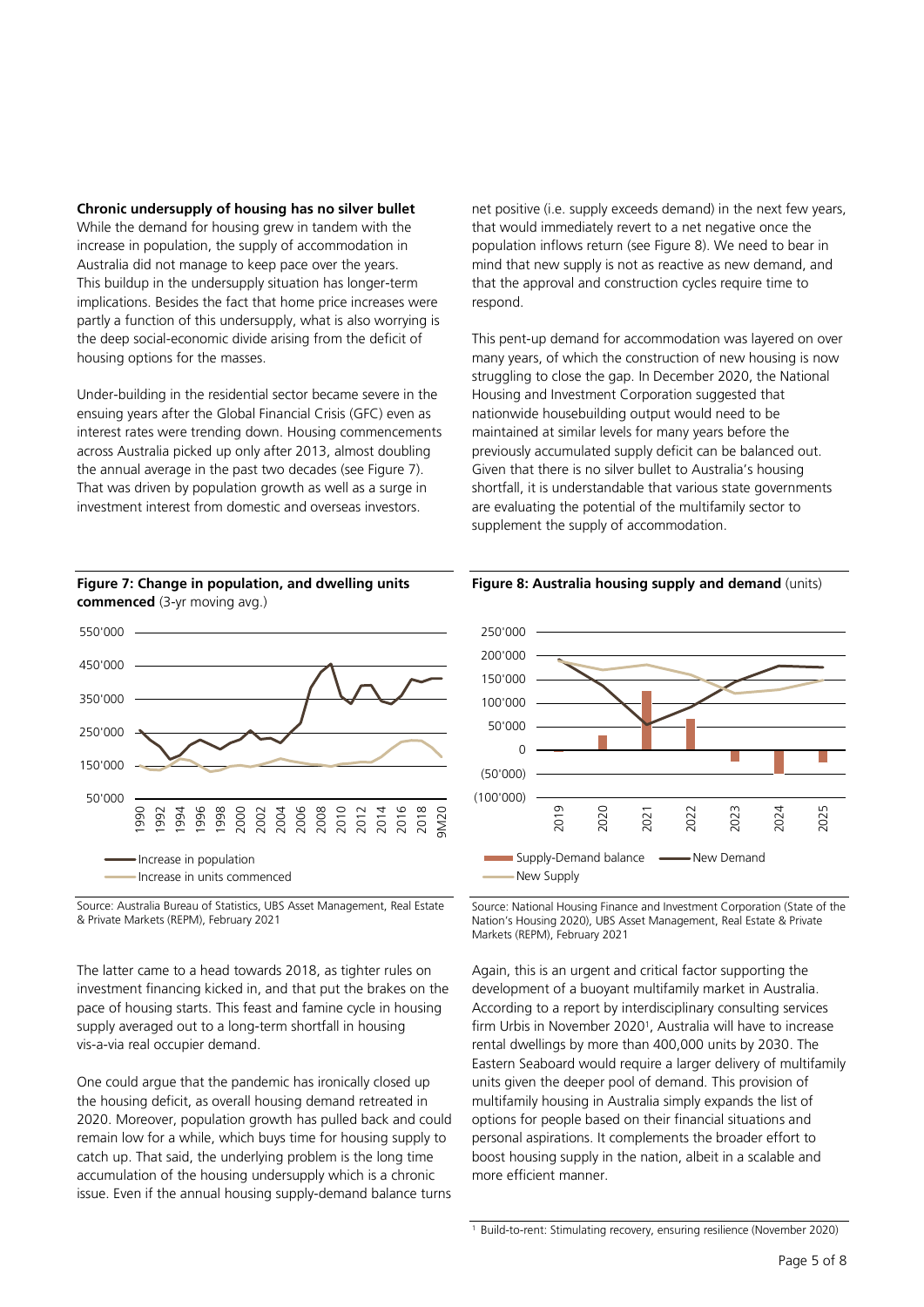#### **The opportunity**

The multifamily sector is considered highly mature and institutionalized in markets such as the US and UK. We are currently seeing the development of the sector in Japan. These markets offer a similar storyline, in that early movers could be well rewarded for their exposure to a nascent sector. We probably saw the same in the logistics sector, which is considered a mainstream investment class these days, but it also took some time to shake off its upstart reputation. So how big an asset class can Australian multifamily become?

We approximate the total investable universe for commercial real estate in Australia to be close to AUD 1.5 trillion, of which a third is institutionally owned. JLL estimates that residential assets make up roughly 5%, 12% and 25% of institutional property portfolios in the UK, Germany and the US, respectively. Taking a conservative approach, a back of the envelope analysis tells us that even at 10% of the total institutional investments, the Australian multifamily sector can potentially be an AUD 50 billion asset class. Based on the latest available census data in 2016, the Australia Bureau of Statistics puts the value of housing stock in Australia at AUD 6.6 trillion. This means that even at AUD 50 billion, the multifamily sector is not even valued at 1% of the Australian housing stock. The potential for scale is hard to ignore.

Being a new sector, Australian multifamily has a very limited capital markets track record, if any. This means that price and yield discovery can only gradually take place over time. Notwithstanding, the experiences of other established multifamily markets can offer very useful references.



Source: RCA, UBS Asset Management, Real Estate & Private Markets (REPM), February 2021

Specifically, the early stage of institutionalization presents a significant runway for cap rate compression as multifamily markets mature (see Figure 9). In the post-GFC period from 2010 to 2015, the US multifamily market underwent a renaissance, and we saw cap rates compress by almost 107bps over a five-year period. In the UK and Japan, multifamily cap rates tightened by approximately 100bps and 77bps respectively, during 2015 to 2019. The spread between the office and multifamily sectors also narrowed during the respective peak periods of institutionalization. This infers that the weight of capital was focused on the potential of the multifamily market, which supported capital value growth in excess of the broader market movement.

The fundamental appeal of the multifamily sector lies in its defensive nature and strong income security characteristics. Even so, we are of the view the same capital markets trajectory could happen in the Australian multifamily sector once it is firmly established. The implication is that investors which are able to ride the early part of this cycle may be able make the most out of this limited window of capital value growth while still enjoying the steady income profile of the Australian multifamily segment.

#### **The challenges**

The current narrative around the Australian multifamily sector has converged around its economic feasibility, in particular the concerns around the current tax regimes which are punitive towards the sector. There is, to some extent, increasing stigmatization against the actual execution and implementation of a multifamily strategy in Australia at this point in time. Let's be clear here. The unfavorable taxation treatment for a build-to-hold residential product is indeed a key pain point that leads to some leakage in overall returns.

However, we also need to consider the fact that policies are concurrently being reviewed and reworked by some state governments. As we mentioned in the earlier sections, nurturing a multifamily market is very much aligned with the socioeconomic goals of the government. Things are changing and policy tweaks are being introduced in some states.

Without going into too much detail, the key impediments in the Australian multifamily sector are as follows.

Withholding tax for Managed Investment Trusts (MIT): Foreign capital investing into the multifamily sector through MIT structures are taxed at a higher rate (30%) than local investors (15%), or if they were to invest into other commercial real estate sectors (15%). That is because income from residential real estate is denied a lower concessionary tax rate due to fears of speculative and inflationary effects on the wider housing market.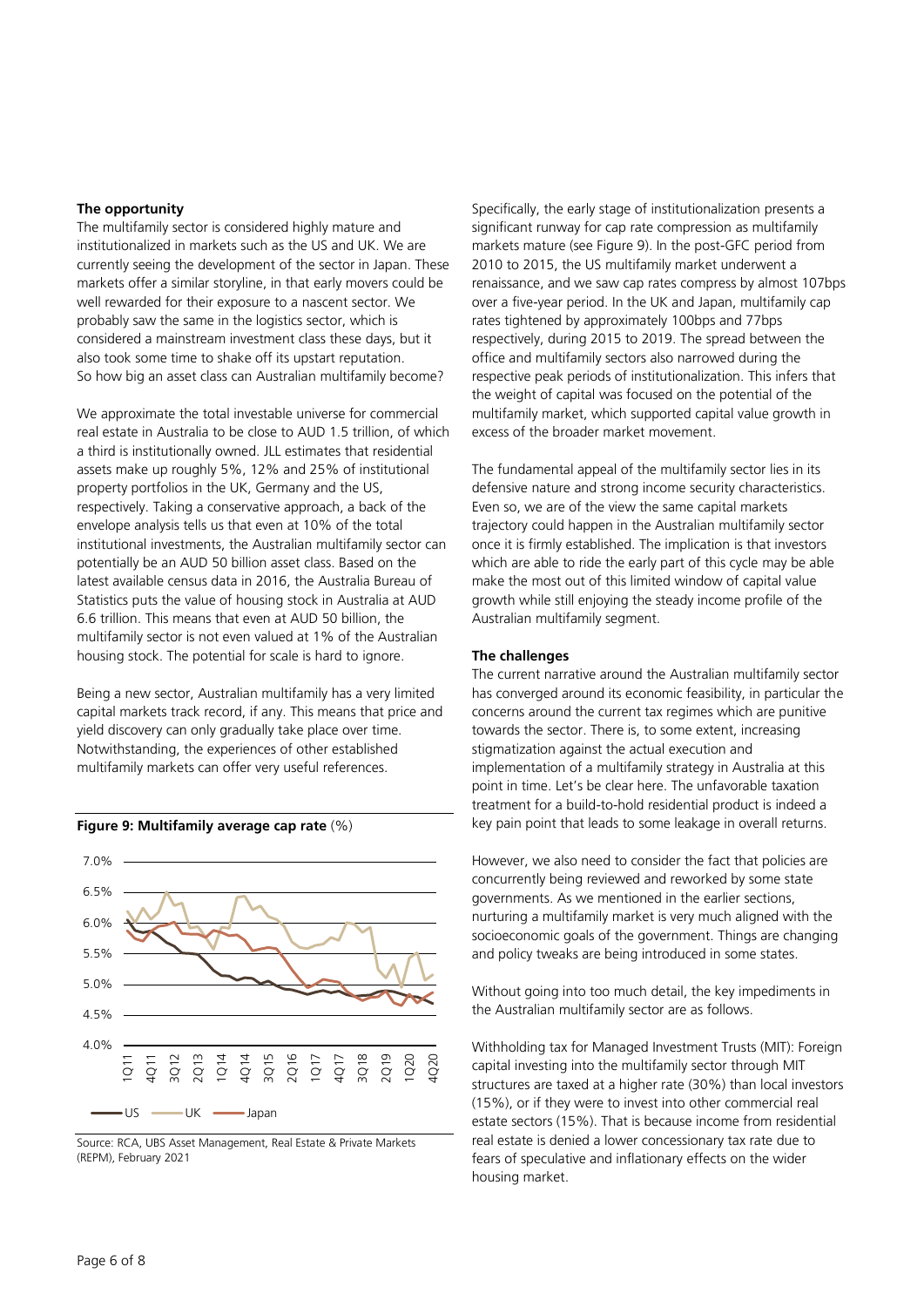Land tax threshold: For a traditional strata owner of a single residential unit, the value of the asset is often below the land tax threshold imposed by the various state governments. This means that the effective land tax paid is often very minimal, if any. However, from a single ownership perspective, an individual multifamily asset will most likely breach the land tax threshold, subjecting the property to higher tiers of land taxes. This may be further complicated should the beneficial owner be a foreign entity.

Financing constraints: After the Royal Commission into Misconduct in the Banking Sector was concluded, a funding gap has emerged in real estate lending. Major banks are now less enthusiastic about underwriting residential-sector related loans, outside of household mortgages. For an asset class such as build to hold multifamily, it is arguably harder for traditional banks to underwrite construction loans, given that there is no security in the form of pre-sales, unlike a build-to-sell product. Underwriting assumptions will also be largely untested given the dearth of historical credit data and sector performance.

Social components of affordable housing may be imposed: While not the case yet, a clear objective of many state governments is to ensure the equitable and universal access to housing for the people. The Australian multifamily sector may set out to be profit maximizing, tapping on the technical and sector know-how of the private sector developer-operator.

However, there is also a chance that governments may impose conditions on land sales, such as stipulating a certain percentage of a multifamily development to be set aside for affordable housing. From an investment perspective, this may affect the underwriting and returns of multifamily investors, although it could also be compensated through lower land and related costs.

While the above factors appear challenging, the actual execution is important. For one, investors who can source and structure transactions efficiently will still find an angle to generate risk-adjusted returns, that would not necessarily pale in comparison with other markets. Obviously, the devil is in the details and on the ground capabilities play a big role here.

Secondly, it is encouraging to know that some state governments are walking the talk and have already made baby strides towards improving the investment landscape for the multifamily sector. For example, the big states of New South Wales and Victoria have announced changes in stamp duty and land tax regimes that seek to motivate greater participation from the private sector. This is an ongoing process, and we believe more changes could be afoot.

#### **Strategic viewpoints**

The opportunity set around the Australian multifamily sector is clear. The challenges are also laid bare. Such is the level of transparency in the Australian real estate market, and this reminds us again why Australia continues to generate considerable investment interest across most sectors. What is complicated for many investors is bridging the gap between the opportunities and challenges in this emerging multifamily sector. We do not offer any prescriptive answers here but set out a few approaches that could be appropriate for different investors with varied investment objectives.

The multifamily sector is fundamentally defined by its resilient and stable income security. Stabilized yields in the multifamily sector are likely to land close to that of the office sector, and that has been corroborated by other multifamily markets globally. What this implies is that a mature Australian multifamily market will ultimately offer sufficient depth and liquidity to the investor, on top of a very stable income profile. Investors may need to adjust their mindset around this *commercial residential* asset class, and rationalize their returns expectations in line with what core property sectors are offering.

A middle of the road strategy would be to embark on conversions and value-add work. Now, this is probably a lot trickier that it looks, as the specifications for a multifamily asset may not necessarily be straightforward. For example, the layout of a hotel or a retail mall is very different from that of an apartment block, and amenities may also not be readily installed if mechanical and engineering structures are fixed. However, at the right entry price, this strategy may be financially viable.

The other extreme end of the risk spectrum throws up the possibility for investors to *manufacture yields* in this sector. That would entail the participation in development with the aim of creating a core multifamily asset or portfolio. Clearly, development brings with it significant risks and investors have to be compensated sufficiently. One way to bring down the overall risks would be to partner with a reliable local developer and partner who can be expected to deliver on the final product.

Alternatively, forward funding may help to mitigate the development risks associated with a greenfield strategy, and that is increasingly a popular option in the Australian real estate sector. The advantage of a development strategy is that it enables the creation of a final product that is relevant and yet future proof. For instance, the prevalence of remote working may lead to multifamily assets incorporating design elements that would make telecommuting conducive. It can also ensure that building specifications are sustainable from the get-go.